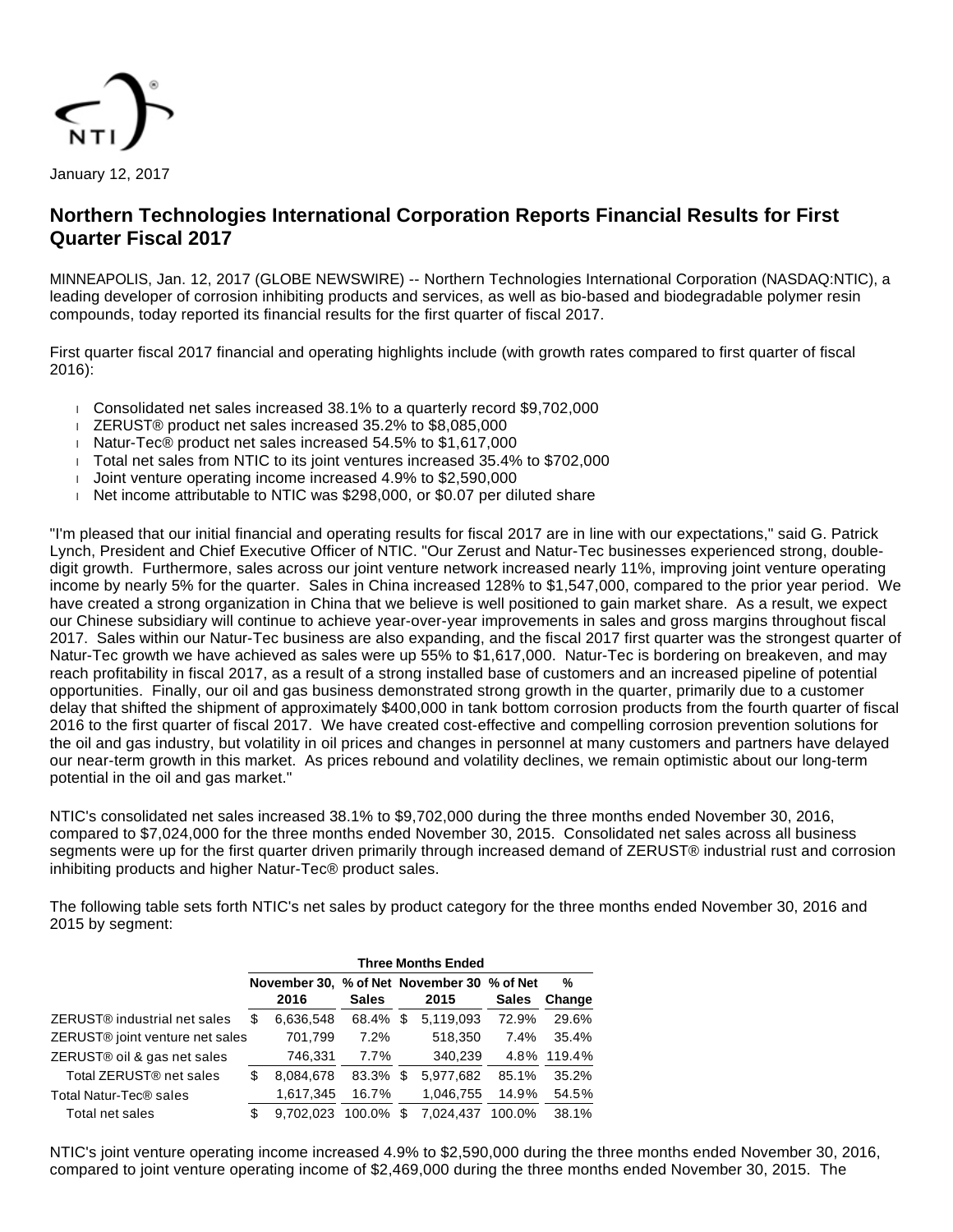increase was attributable to the corresponding increase in total sales of the joint ventures as fees for services provided to joint ventures are a function of the net sales of NTIC's joint ventures, which were \$24,200,000 during the three months ended November 30, 2016, compared to \$21,871,000 for the three months ended November 30, 2015.

Operating expenses, as a percent of net sales, for the first quarter of fiscal 2017 were 53.1%, compared to 67.0% for the same period last fiscal year, primarily a result of a 120-basis point improvement in first quarter gross margins, operating leverage on increased net sales, and lower expenses incurred in support of joint ventures, partially offset by higher selling, general and administrative expenses associated with increased legal expenses in North America and higher operating expenses in China.

The company reported net income attributable to NTIC for the first quarter of fiscal 2017 of \$298,000, or \$0.07 per diluted share, compared to a net loss attributable to NTIC of \$(234,000), or \$(0.05) per share for the same period of last fiscal year.

NTIC's balance sheet remains strong, with no debt, and working capital of \$15,884,000 at November 30, 2016, including \$2,529,000 in cash and cash equivalents and \$1,746,000 in available for sale securities, compared to \$16,948,000 at August 31, 2016, including \$3,395,000 in cash and cash equivalents and \$2,244,000 in available for sale securities.

At November 30, 2016, the company had \$20,052,000 of investments in joint ventures, of which over \$12,500,000 or 62.5% is cash, with the remaining balance mostly made up of other working capital.

Mr. Lynch added, "We expect fiscal 2017 second quarter results to be better than last year's. However, it's important to note that our second quarter is typically our weakest from a sales perspective. This is primarily due to the long Chinese New Year period, the North American holiday season and, overall, less corrosion taking place at lower winter temperatures worldwide. Our litigation against Cortec Corporation continues, and a trial date is set for late July 2017. We remain focused on the execution of our business plan, and expect trends will continue to improve throughout the rest of the fiscal year."

### **Outlook**

For the fiscal year ending August 31, 2017, NTIC continues to expect its net sales to be in the range of between \$37.5 million and \$39.0 million. The company also anticipates net income attributable to NTIC to be in the range of between \$3.4 million to \$3.9 million, or between \$0.75 and \$0.85 per diluted share.

These estimates are subject to significant risks and uncertainties, including without limitation to risks and uncertainties relating to NTIC's Chinese operations, its ongoing litigation against its former Chinese joint venture partner, its ongoing litigation against Cortec Corporation, and other risks and uncertainties.

#### **Conference Call and Webcast**

NTIC will host a conference call today at 8:00 a.m. Central Time to review its results of operations for the first quarter of 2017 and its future outlook, followed by a question and answer session. The conference call will be available to interested parties through a live audio webcast available through NTIC's website at [www.ntic.com](https://www.globenewswire.com/Tracker?data=1Aa9QuVFUbdOThcQY0HH-JpIAKIXBZX1U4nYdAA1Hyz-hP7dDSRYZllKcqHzRxEalOqjqqUwn8lsuN9din8k0w==) or [http://ir.ntic.com/events.cfm](https://www.globenewswire.com/Tracker?data=M8tn3MaqdYA4x5GV36ppYUsrS750kbxeHb2qeFD4f2OIQKzbgHneorfwfRAoTIhKE3amsYShOfGjeE2EGDeWRJG_jtWEkW8R0Ao80WWt1ZsEESvYOmfXSfLqpVkL0Rm2) where the webcast will be archived and accessible for at least 12 months. The dial-in number for the conference call is (877) 670- 9779 and the confirmation code is 46352002.

#### **About Northern Technologies International Corporation**

Northern Technologies International Corporation develops and markets proprietary environmentally beneficial products and services in over 60 countries either directly or via a network of subsidiaries, joint ventures, independent distributors and agents. NTIC's primary business is corrosion prevention marketed primarily under the ZERUST® brand. NTIC has been selling its proprietary ZERUST® rust and corrosion inhibiting products and services to the automotive, electronics, electrical, mechanical, military and retail consumer markets, for over 40 years, and in recent years has targeted and expanded into the oil and gas industry. NTIC offers worldwide on-site technical consulting for rust and corrosion prevention issues. NTIC's technical service consultants work directly with the end users of NTIC's products to analyze their specific needs and develop systems to meet their technical requirements. NTIC also markets and sells a portfolio of bio-based and biodegradable polymer resins and finished products marketed under the Natur-Tec® brand.

## **Forward-Looking Statements**

Statements contained in this press release that are not historical information are forward-looking statements as defined within the Private Securities Litigation Reform Act of 1995. Such statements include NTIC's expectations regarding its financial guidance for fiscal 2017, the market potential and growth of its ZERUST®, oil and gas and Natur-Tec®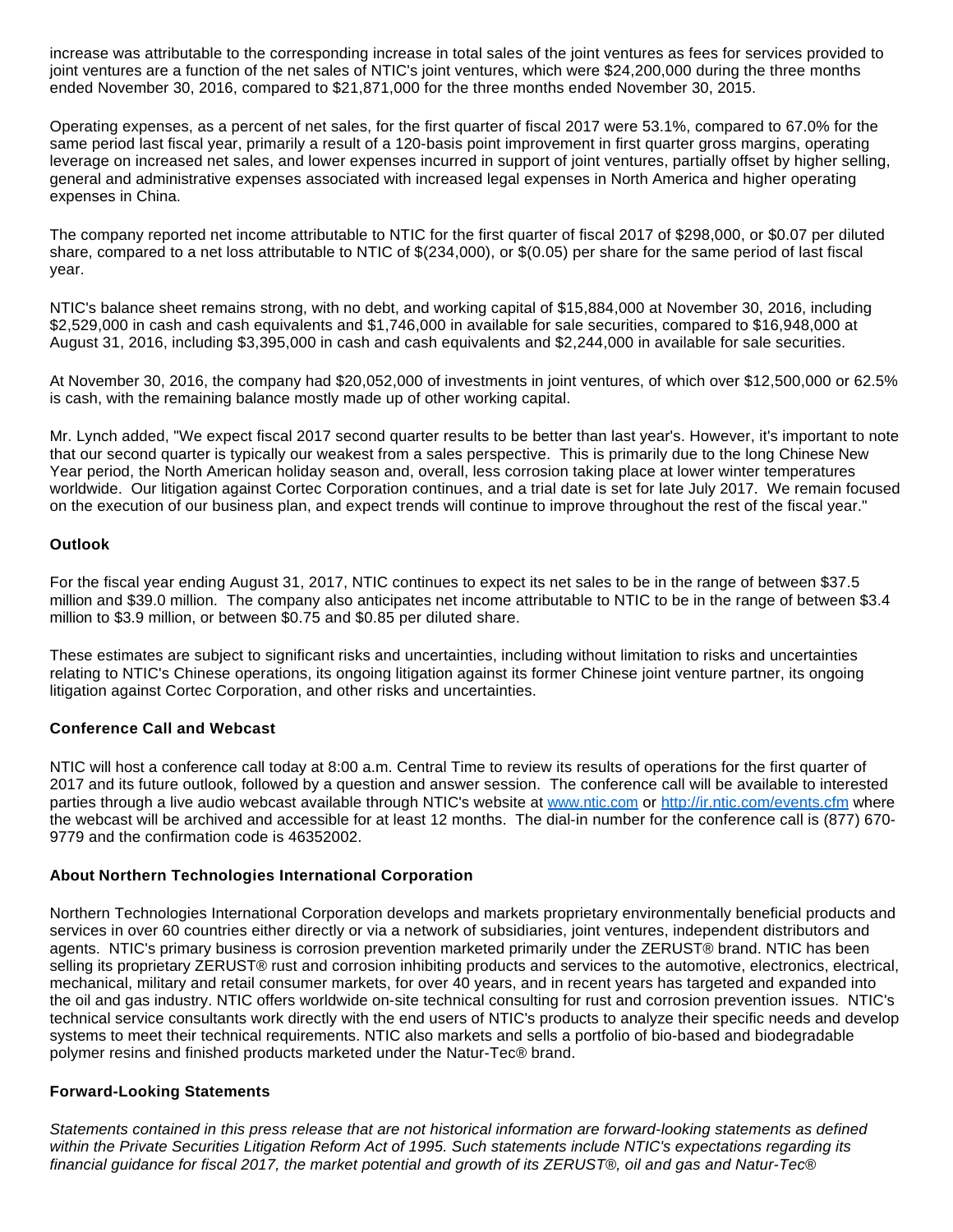businesses, the market potential, anticipated growth of its business in China and anticipated improved operating results in China, anticipated profitability of NTIC's Natur-Tec® business, long-term potential of NTIC's oil and gas business, and other statements that can be identified by words such as "believes," "continues," "expects," "anticipates," "intends," "potential," "outlook," "will," "may," "would," "should," "guidance" or words of similar meaning, the use of future dates and any other statements that are not historical facts. Such forward-looking statements are based upon the current beliefs and expectations of NTIC's management and are inherently subject to risks and uncertainties that could cause actual results to differ materially from those projected or implied. Such potential risks and uncertainties include, but are not limited to, in no particular order: the effect on NTIC's business and operating results of the termination of NTIC's joint venture relationship in China and sale of products and services in China through NTIC China; the ability of NTIC China to achieve significant sales; costs and expenses incurred by NTIC in connection with its ongoing litigation against its former Chinese joint venture partner and Cortec Corporation; NTIC's dependence on the success of its joint ventures and fees and dividend distributions that NTIC receives from them; NTIC's relationships with its joint ventures and its ability to maintain those relationships; NTIC's dependence on its joint venture in Germany in particular due to its significance and the effect of a termination of this or NTIC's other joint ventures on NTIC's business and operating results; risks related to the impending exit of the United Kingdom from the European Union and the European sovereign debt crisis, economic slowdown and political unrest; risks associated with NTIC's international operations; exposure to fluctuations in foreign currency exchange rates, including in particular the Euro compared to the U.S. dollar; the health of the U.S. and worldwide economies, including in particular the U.S. automotive industry; the level of growth in NTIC's markets; NTIC's investments in research and development efforts; acceptance of existing and new products; timing of NTIC's receipt of purchase orders under supply contracts; variability in sales to customers in the oil and gas industry and the effect on NTIC's quarterly financial results; increased competition; the costs and effects of complying with changes in tax, fiscal, government and other regulatory policies, including rules relating to environmental, health and safety matters; pending and potential litigation; and NTIC's reliance on its intellectual property rights and the absence of infringement of the intellectual property rights of others. More detailed information on these and additional factors which could affect NTIC's operating and financial results is described in the company's filings with the Securities and Exchange Commission, including its most recent annual report on Form 10-K for the fiscal year ended August 31, 2016 filed by NTIC with the SEC on November 22, 2016. NTIC urges all interested parties to read these reports to gain a better understanding of the many business and other risks that the company faces. Additionally, NTIC undertakes no obligation to publicly release the results of any revisions to these forward-looking statements, which may be made to reflect events or circumstances occurring after the date hereof or to reflect the occurrence of unanticipated events.

#### **NORTHERN TECHNOLOGIES INTERNATIONAL CORPORATION AND SUBSIDIARIES CONSOLIDATED BALANCE SHEETS AS OF NOVEMBER 30, 2016 (UNAUDITED) AND AUGUST 31, 2016 (AUDITED)**

|                                                                      | November 30, 2016 August 31, 2016 |            |    |            |
|----------------------------------------------------------------------|-----------------------------------|------------|----|------------|
| <b>ASSETS</b>                                                        |                                   |            |    |            |
| <b>CURRENT ASSETS:</b>                                               |                                   |            |    |            |
| Cash and cash equivalents                                            | \$                                | 2,529,140  | \$ | 3,395,274  |
| Available for sale securities                                        |                                   | 1,745,968  |    | 2,243,864  |
| Receivables:                                                         |                                   |            |    |            |
| Trade excluding joint ventures, less allowance for doubtful accounts |                                   |            |    |            |
| of \$40,000 at November 30, 2016 and August 31, 2016                 |                                   | 5,454,741  |    | 4,755,320  |
| Trade joint ventures                                                 |                                   | 700,518    |    | 791,903    |
| Fees for services provided to joint ventures                         |                                   | 1,422,105  |    | 1,406,587  |
| Income taxes                                                         |                                   | 120,539    |    | 215,905    |
| Inventories                                                          |                                   | 7,388,095  |    | 7,711,287  |
| Prepaid expenses                                                     |                                   | 640,699    |    | 422,031    |
| Total current assets                                                 |                                   | 20,001,805 |    | 20,942,171 |
| PROPERTY AND EQUIPMENT, NET                                          |                                   | 7,183,663  |    | 7,275,872  |
| <b>OTHER ASSETS:</b>                                                 |                                   |            |    |            |
| Investments in joint ventures                                        |                                   | 20,052,432 |    | 19,840,774 |
| Deferred income taxes                                                |                                   | 1,614,229  |    | 1,639,762  |
| Patents and trademarks, net                                          |                                   | 1,307,040  |    | 1,278,597  |
| Other                                                                |                                   | 49,831     |    | 92,874     |
| Total other assets                                                   |                                   | 23,023,532 |    | 22,852,007 |
| <b>Total assets</b>                                                  | \$                                | 50,209,000 | \$ | 51,070,050 |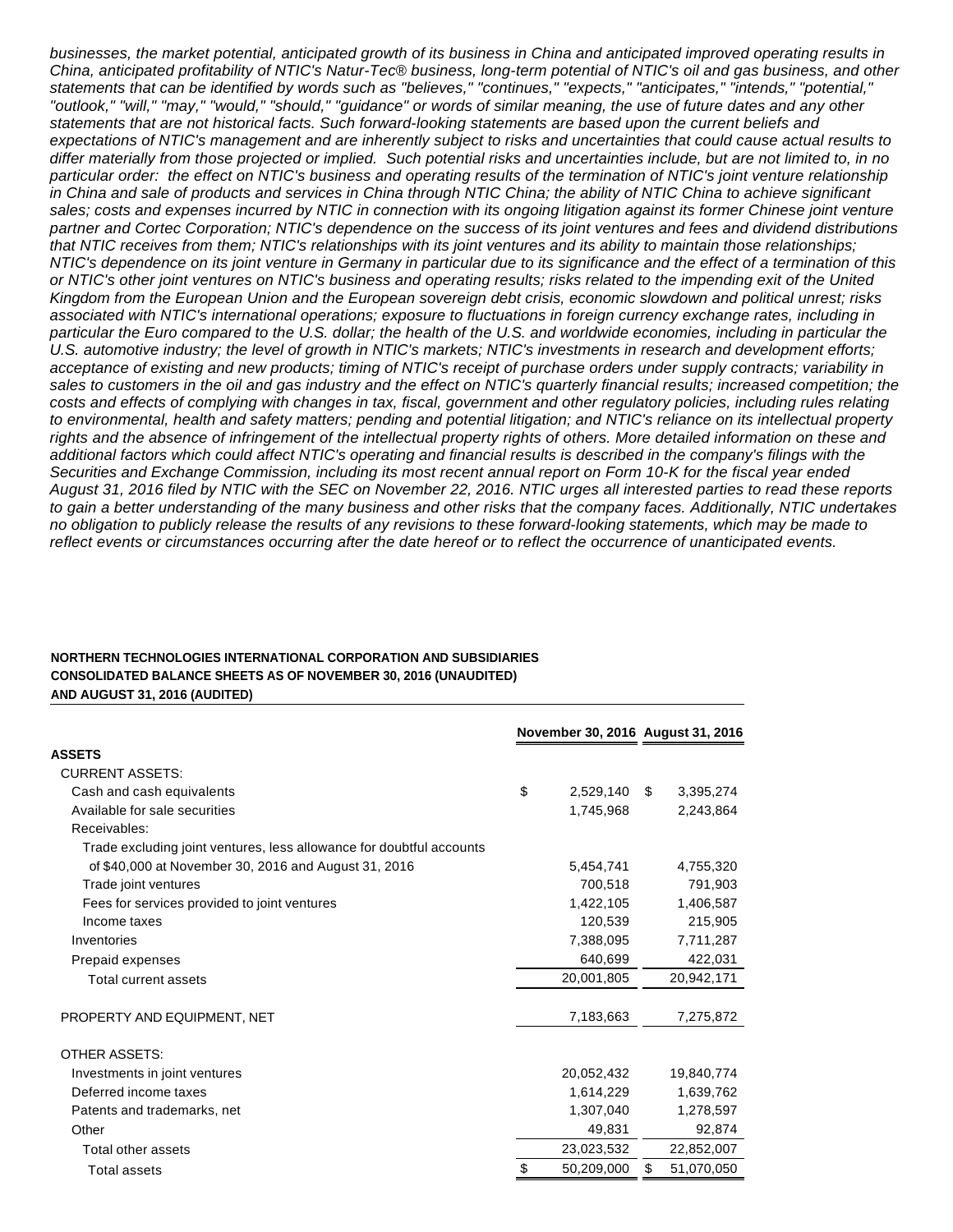|  |  |  | <b>LIABILITIES AND EQUITY</b> |
|--|--|--|-------------------------------|
|--|--|--|-------------------------------|

| <b>CURRENT LIABILITIES:</b>                                                             |                  |                  |
|-----------------------------------------------------------------------------------------|------------------|------------------|
| Accounts payable                                                                        | \$<br>2,959,284  | \$<br>2,753,903  |
| Accrued liabilities:                                                                    |                  |                  |
| Payroll and related benefits                                                            | 637,106          | 938,363          |
| Other                                                                                   | 521,623          | 301,836          |
| Total current liabilities                                                               | 4,118,013        | 3,994,102        |
| COMMITMENTS AND CONTINGENCIES                                                           |                  |                  |
| EQUITY:                                                                                 |                  |                  |
| Preferred stock, no par value; authorized 10,000 shares; none issued and<br>outstanding |                  |                  |
| Common stock, \$0.02 par value per share; authorized 10,000,000                         |                  |                  |
| shares; issued and outstanding 4,530,870 and 4,533,416, respectively                    | 90,617           | 90,668           |
| Additional paid-in capital                                                              | 13,857,777       | 13,798,567       |
| Retained earnings                                                                       | 33,952,995       | 33,655,357       |
| Accumulated other comprehensive loss                                                    | (4,211,747)      | (3,009,617)      |
| Stockholders' equity                                                                    | 43,689,642       | 44,534,975       |
| Non-controlling interest                                                                | 2,401,345        | 2,540,973        |
| Total equity                                                                            | 46,090,987       | 47,075,948       |
| Total liabilities and equity                                                            | \$<br>50,209,000 | \$<br>51,070,050 |

#### **NORTHERN TECHNOLOGIES INTERNATIONAL CORPORATION AND SUBSIDIARIES CONSOLIDATED STATEMENTS OF OPERATIONS (UNAUDITED) FOR THE THREE MONTHS ENDED NOVEMBER 30, 2016 AND 2015**

|                                              | <b>Three Months Ended</b>           |    |           |  |
|----------------------------------------------|-------------------------------------|----|-----------|--|
|                                              | November 30, 2016 November 30, 2015 |    |           |  |
| <b>NET SALES:</b>                            |                                     |    |           |  |
| Net sales, excluding joint ventures          | \$<br>9,000,224                     | \$ | 6,501,410 |  |
| Net sales, to joint ventures                 | 701,799                             |    | 523,027   |  |
| Total net sales                              | 9,702,023                           |    | 7,024,437 |  |
| Cost of goods sold                           | 6,612,766                           |    | 4,875,423 |  |
| Gross profit                                 | 3,089,257                           |    | 2,149,014 |  |
| <b>JOINT VENTURE OPERATIONS:</b>             |                                     |    |           |  |
| Equity in income of joint ventures           | 1,274,004                           |    | 983,753   |  |
| Fees for services provided to joint ventures | 1,315,591                           |    | 1,485,429 |  |
| Total joint venture operations               | 2,589,595                           |    | 2,469,182 |  |
| <b>OPERATING EXPENSES:</b>                   |                                     |    |           |  |
| Selling expenses                             | 2,039,084                           |    | 1,525,083 |  |
| General and administrative expenses          | 2,471,780                           |    | 2,174,607 |  |
| Research and development expenses            | 642,522                             |    | 1,004,097 |  |
| Total operating expenses                     | 5,153,386                           |    | 4,703,787 |  |
| <b>OPERATING INCOME (LOSS)</b>               | 525,466                             |    | (85, 591) |  |
| <b>INTEREST INCOME</b>                       | 3,563                               |    | 14,173    |  |
| <b>INTEREST EXPENSE</b>                      | (4,623)                             |    | (4, 726)  |  |
| INCOME (LOSS) BEFORE INCOME TAX EXPENSE      | 524,406                             |    | (76, 144) |  |